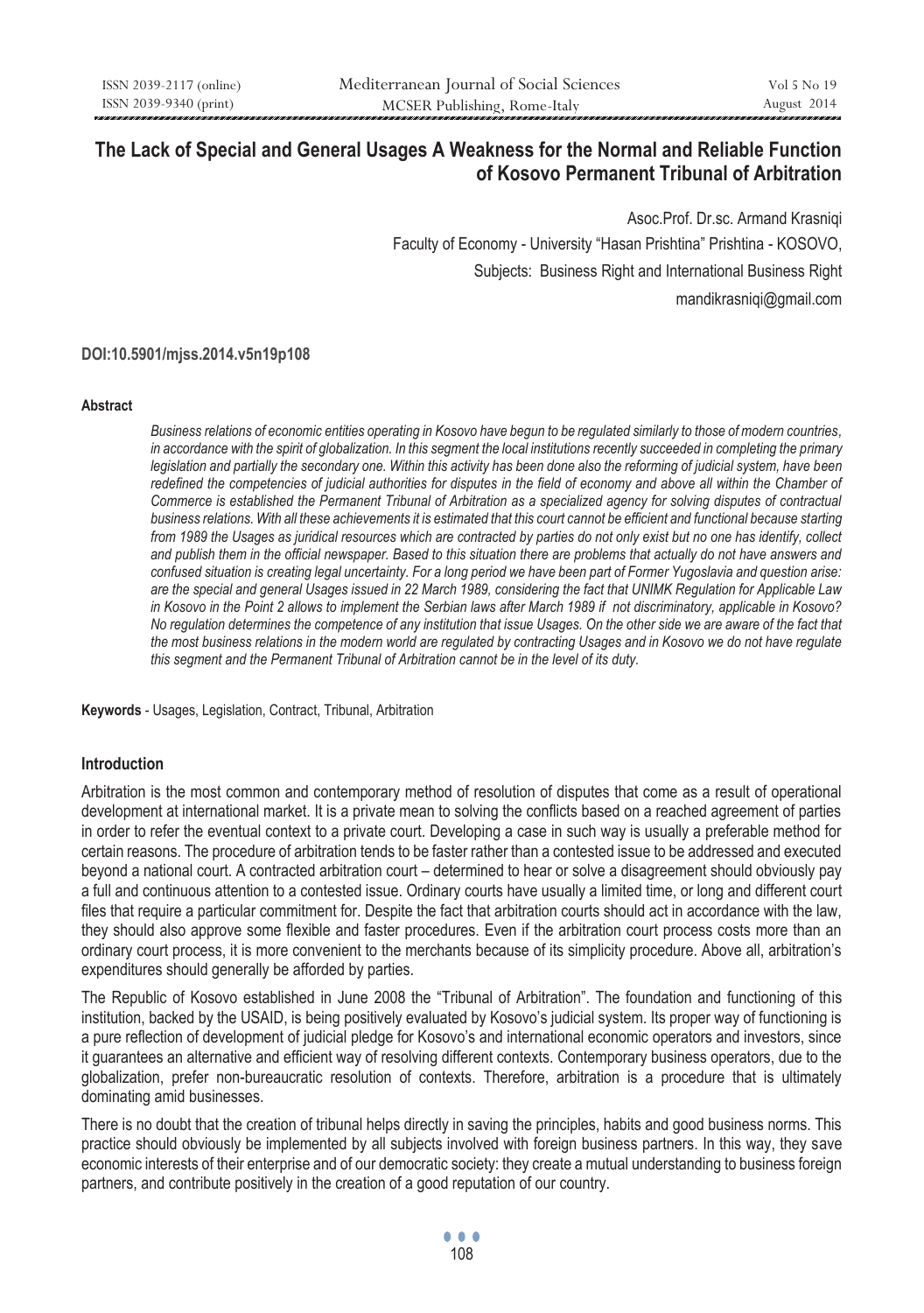| ISSN 2039-2117 (online) | Mediterranean Journal of Social Sciences | Vol 5 No 19 |
|-------------------------|------------------------------------------|-------------|
| ISSN 2039-9340 (print)  | MCSER Publishing, Rome-Italy             | August 2014 |

Among other problems that the Arbitration Tribunal could face are tied with the existence or implementation of different and general "Usages" as a judicial source to reaching contractual agreements between contracted parties. Until now, no state institution has taken any step in order to draft a law related to competencies of different institutions in identifying, systemizing, codifying and publication of Usages.

# Arbitration Tribunal in Kosova

The Tribunal of Arbitration in Kosovo has been established in June 2008, when the Law on Arbitration Nr. 02/L – 75 entered into force (Law for Arbitration- Official Gazette). The establishment and functioning of this institution is considered as Kosovo's biggest achievements in terms of judicial system. Today, the most complicated contests in the world are being resolved by arbitration tribunals. In formal and procedural plan, the Tribunal of Arbitration in Kosova has acquired arrangements for rational activities of this institution by guarantying transparency and by offering means to controlling procedures by parties. According to the law, this procedure is determined in accordance with the regulations of arbitration. Nevertheless, the duration and administration of evidences are determined by parties involved in the contest. The parties have the right to propose an arbiter whose professional and ethic capacities are unbiased. Other part has the right to contest the selection of arbiter proposed by arbiters' tribunal.

All the operators, whether local or international, could resolve their disagreements at the Permanent Tribunal of Arbitration. The Permanent Tribunal of Arbitration acts within the office of Kosovo's Economic Chamber. This could be achieved if the parties involved in the process agree to introduce the case at this institution or by incorporating the model of arbitration's clause in their contract. Arbitration's clause model on contracts foresees that any disagreement, dispute or any infraction on contract, could be resolved by the arbitration under Kosovo's Economic Chamber supervision in accordance with the Regulations of Arbitration of the Permanent Tribunal of Arbitration (Law for Arbitration Nr. 02/L-75) In this context, the regulations of "Arbitration KOSOVA 2011" are compiled in a very flexible way in order to serve to both parties and tribunal in the best way they could. The legislative legal framework of arbitration in Kosova is completed. The legislations that currently are in vigor are the followings:

Law on Arbitration nr. 02/L – 75

Law on Contested Procedure nr. 03/L – 006

Law on Executive Procedure nr. 03/L – 008

Conventions (Convention of New York of 1968; Regulations UNCITRAL)

Therefore, we could consider that the above mentioned legislation could technically be considered as a completed one. Notwithstanding, if revised by important judicial sources such legislation gives the impression that is not completed, since it is tied with the lack of particular and general Usages.1

# **Market Usages**

 $\overline{a}$ 

The Usages refer to complex market and other systemized Usages published by any competent authorized body which has an economic character, or by any corporation or professional society, like stock – market is. Before, for general Usages in our country was in charge the Economic Court, whereas for particular Usages, it was the Chamber of Commerce (Savremena Administracija, 1964, pg.10-12). Despite the fact the Usages are considered as a mean to stabilizing the current market practices, through them could be modified and revised those Usages that weren't treated as such until now. The Usages could be: general ones (worth for all economic/market activities), and particular ones (worth only for particular kind of markets and services). The hierarchy of norms gives the priority to those contracts that are tied with particular Usages rather than to those tied with the general ones (Savremena Administracija, 1964, pg.1012). The Usages are considered as lex contrtactus – as complex regulations that act in accordance with the reached contract agreement between parties, respectively. In countries where different kind of Usages exist, the parties should preliminarily reach an agreement and, of course, to respect it (Alishani, Prishtina 1986 pg. 124). That means, in such country both general and particular Usages are worth for the entire territory of. The Usages are viable only if parties sign a contract. Thus, the parties are considered to have been agreed to employ Usages on a contest only when such Usages are précised in the contract, and

<sup>1.</sup>Uzansat (angl. Usage – trade usage; gjerm. Gepfflogenheit, geschaftsverkher; fran. Usage - usages de commerce; ital. Uso commerciale, etc.) represents commercial habits collected, systematizes, codified and published by the competent bodies or professional associations (government bodies, chamber of commerce and other international specialized institutions that deals with the international exchange).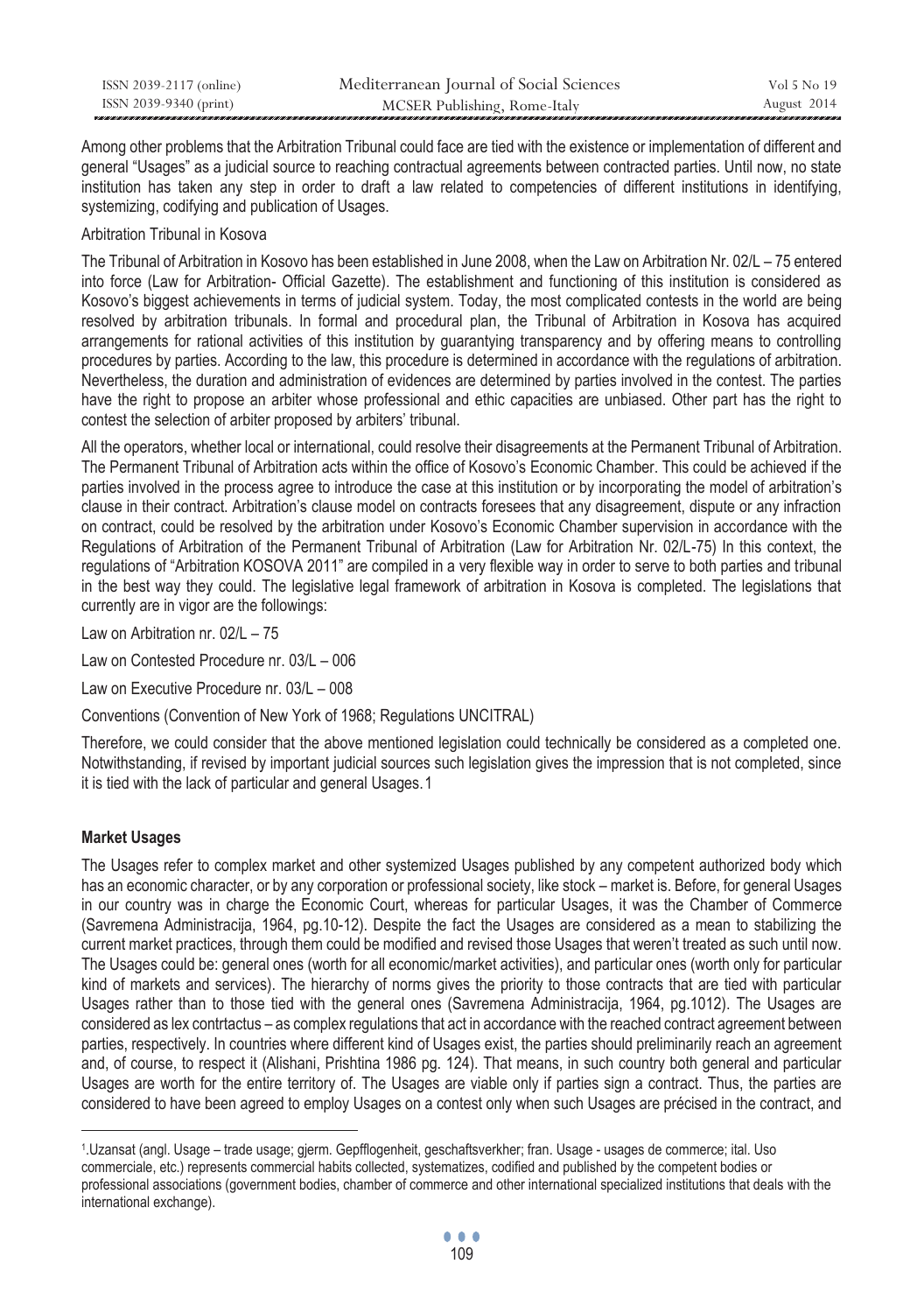| ISSN 2039-2117 (online) | Mediterranean Journal of Social Sciences | Vol 5 No 19 |
|-------------------------|------------------------------------------|-------------|
| ISSN 2039-9340 (print)  | MCSER Publishing, Rome-Italy             | August 2014 |

when agreed to give competences to economic competent court. Contracted parties have also the possibility to exclude the implementation of Usages only if they agreed to fix some issues differently of the Usages. The contracted parties are considered to have been agreed on judicial effect of Usages only if such agreement is under economic court competencies. The contracted parties have the possibility to exclude the implementation of economic Usages only if it is arranged through any of dispositions of the contract. General Usages are worth for both bargaining and circulation of different goods. According to regulation, particular Usages, before being implemented, should be evaluated whether they are compatible with general norms of Usages by competent economic court or not. Particular Usages could, in a way, arrange standards, parities and qualities of goods and services. In this case, we are not speaking about multiplicative norms that are implemented in identical particular cases, but about those obliged norms that fix a particular issue. Usages could be: merchandise Usages, i.e., those that fix the circulation of goods; non-merchandise goods, i.e. those that fix the businesses on securities, and Usages of services, i.e. those that fix the sphere of services (Savremena Administracija, 1964, pg. 1013) Independently if the Usages are general or particular ones, the dispositions of the Law on Obligations should be taken into consideration.

# **Particular Usages**

 $\overline{a}$ 

The classic judicial theory qualifies Usages as a fixed business practice that stabilizes, modifies and develop any unstable specific agreement by respecting the procedure and competencies of state or business organs. Taken into account the role and importance the Usages have in arranging different agreements between businesses, we could obviously stress that their position has a particular importance in, since the perspective of this economic activity is merely based in contractual agreements.

Particular Usages back firmly the principle of the autonomy of good will of parties to reaching contractual agreements. The legislatives suppose that parties would arrange their mutual agreements based on their mutual interest. This principle of will of parties played an important role in creation of judicial uniform regulations of international touristic business. Taking advantage of these possibilities, both local and international business operators have deepened their relations by reaching mutual agreements – contracts. In this case the parties involved all necessary elements in the contract by which they fixed different issues tied with eventual contests, national applied law, etc. Constant repetition of clauses that have the same content has converted both local and international regulations into Usages that, in practice, are, more and more, derogating the old national judicial system.

Without doubt, huge powerful and professional organizations, associations, business chambers or touristic operators, played an important role in the process of unifying both merchant international right and touristic services' sphere that were able to apply proper regulations of international business law based on Usages. 1 Through their standardized contracts they preliminarily arrange even the trivial elements in accordance with the clause on "fixing easily and properly the activities".

The parties that want to reach a contract with the members of these operators have no other possibilities but to totally accept or refuse the conditions of the contracts based on Usages.

Through particular (special) Usages and contract forms, international business principles in tourism that exclude the implementation of national rights and bring in practice new techniques to reaching contracts, have been created. Such principles are created in order that parties could easily and by not wasting too much time, reach contracts. The right that was created as a product of these relations-agreements is qualified by the judicial theory as the right of the form (Krasniqi, 2004 pg.32).

Thanks to Usages and to their proper implementation in contracts, a new judicial regulation which excludes the use of national judicial system has been created. In this way, the possibility of courts to intervene in particular contested cases is excluded. National and international touristic operators foresee, in advance, competences of particular mechanisms – arbitrations or selected economic courts, respectively. Generally, both national and international touristic operators avoid to apply in their contracts the national rights and courts, since, in this way, they create a particular system of sanctions that could be employed toward those parties that refuse to implement the decisions of arbitration.

Basic attentions that are reasonably paid toward "the right of the form" are merely based in facts that the Usages regularly fix in different ways touristic agreements-relations; or because they are in contradiction with the law; that do not offer judicial

<sup>1 .</sup>www.uncitral.org/. Commission that formulates and regulates international trade in cooperation with the World Trade Organization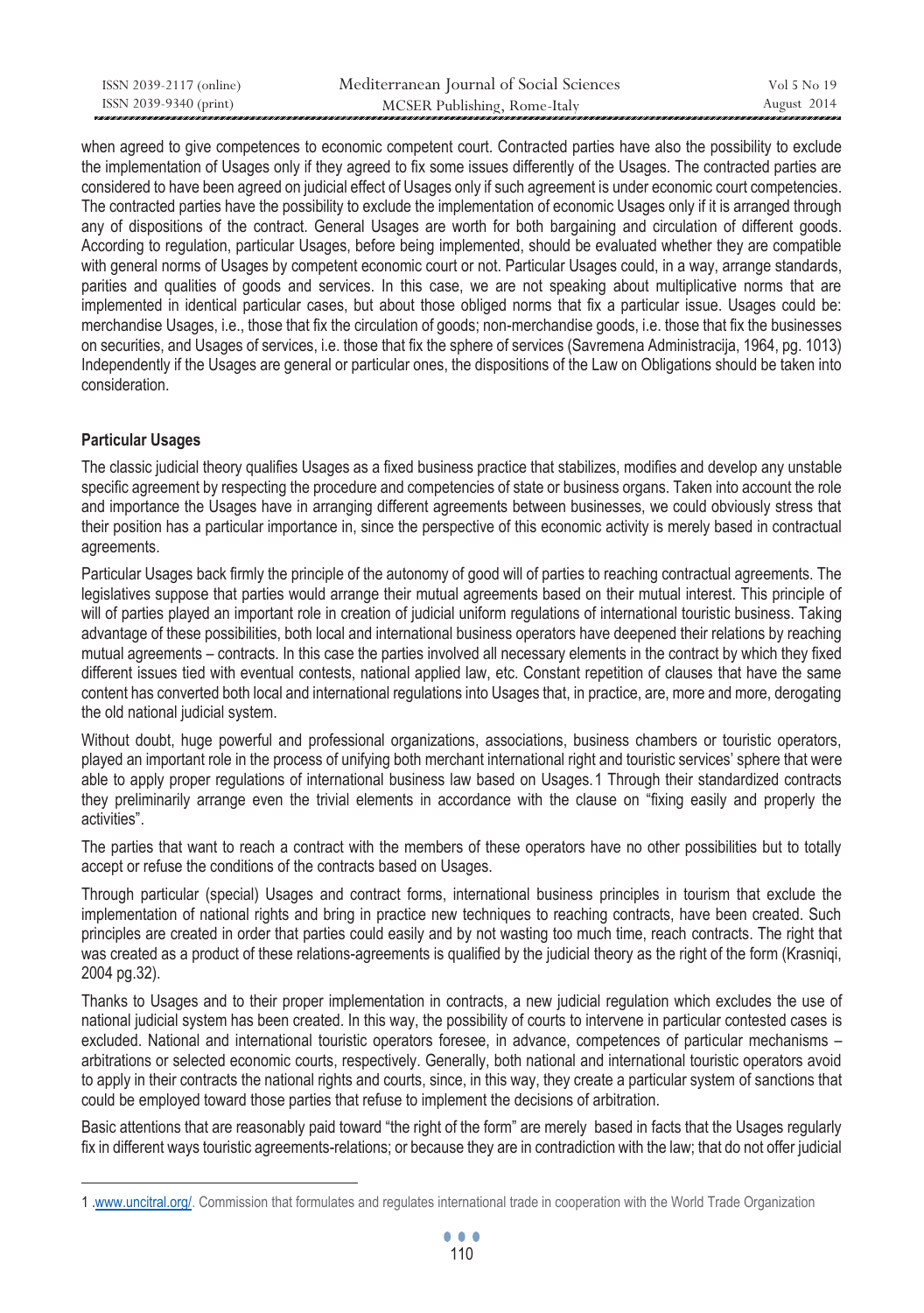| ISSN 2039-2117 (online) | Mediterranean Journal of Social Sciences | Vol 5 No 19 |
|-------------------------|------------------------------------------|-------------|
| ISSN 2039-9340 (print)  | MCSER Publishing, Rome-Italy             | August 2014 |

insurance to touristic operators; that have no basic principles of positive judicial system which could fill possible gaps; that do not properly determine issues of national right; and that, finally, are converted into a instrument of pressure in the hands of huge business partners. Independently of positive and negative elements the "right of the form" has, in practice it is being developed by arranging issues in details, and based on the clauses of the autonomy of the will of parties that reach contracts.

The role of special Usages is primary in the contractual right because the Usages with competence and professionalism regulate the most part of the business operators' activities for juridical – business issues e.g. the hotel services contract; tourist agency contract when providing hotel services; contract for the supply of food and drinks; good faith agreements to resolve disputes etc. The implementation of the Usages in business field have influenced in the creation of professional right that is not established by the government but the different business organizations or potential touristic operators. From the international business practices in the theory of the right is nominated as autonomous tourism right. The unification through national and international contracts chronologically has influenced in the spontaneous process of unification.

## **The Beginning of Usages as a Source of Law in Kosovo Autonomous Trade**

Usages are regulations and for these reasons are implemented only when the parties agree for the specific relation and the contract is regulated according to this. These rules are considered lex contractus, respectively as a set of rules that the interested parties will apply in a particular case if the contract is not specified differently. In the hierarchy of rules that are implemented for contracts, the specific Usages are listed after the contracts, then are the good habits and in the end the general Usages. In the case when for a contractual issue exist two or more Usages then the parties must agree which one they want to implement.

The history of the Usages, as an important juridical resource for contractual relations in Kosova, as well as the legislation, dates back to the early 50th of the XX century, when the country was part of the former Yugoslavian Federation. Since then, the publisher of the general Usages, with legal competences has been the Supreme Court, respectively its professional college; meanwhile the Federative Chamber of Commerce was responsible for the specific Usages. In the former Yugoslavia the special and general Usages were valid for the entire state territory. So, the Usages' compilers were the non governmental bodies or state agencies closely related with the businesses and independently by who were issued the Usages have been treated as a part of autonomous commercial right. These institutions codified the best practices in the field of business function (Savremena Administracija, 1964, pg. 1012). Based on an autonomous right of traders established in the former Yugoslavia, the Usages were considered valid only if there was the will of the parties and the approval for their implementation in a contractual relationship has been possible in one of the following ways:

Voluntary membership of the operator within an organization where the contractual relations are regulated based to the Usages. This means the fact that the membership declares the willingness that the parties wish to apply usages. So, the operators, members of the organization agree to apply the Usages;

Persons, respectively the operators that are not members of the organization are not obligated to implement Usages but this will be possible only if have expressly agreed or clearly stated to adapt these practices (operations within the organization that brings the commercial use).

The public bodies have limited control over the Usages if with a decision have transfer the authorization to anybody for their formulation and publication. The aim of the control is to protect the public (Velimir, 2003). The special and general Usages have been into force from the moment they are published in the Official State Gazette.

In the beginning of 50th of the past century until 22 March 1989 in the time when the Republic of Serbia violently suspend the autonomy of Kosova living the country out of the juridical system, have been effective the Usages for the movement of goods, the special Usages for the retail goods, special Usages for potatoes, legumes, rice, vegetables, flour product commerce, special Usages for hospitality, construction materials, blocks, marble and granite (Velimir, 2003). It should be noted that some of these Usages are complemented by several times before and after March 1989.

With the establishment of Kosovo under UNMIK administration - based to the Regulation nr. 2000/59 Article 1, paragraph 1.1 determines that applicable law in Kosovo that includes: paragraph (a) Regulations promulgated by the Special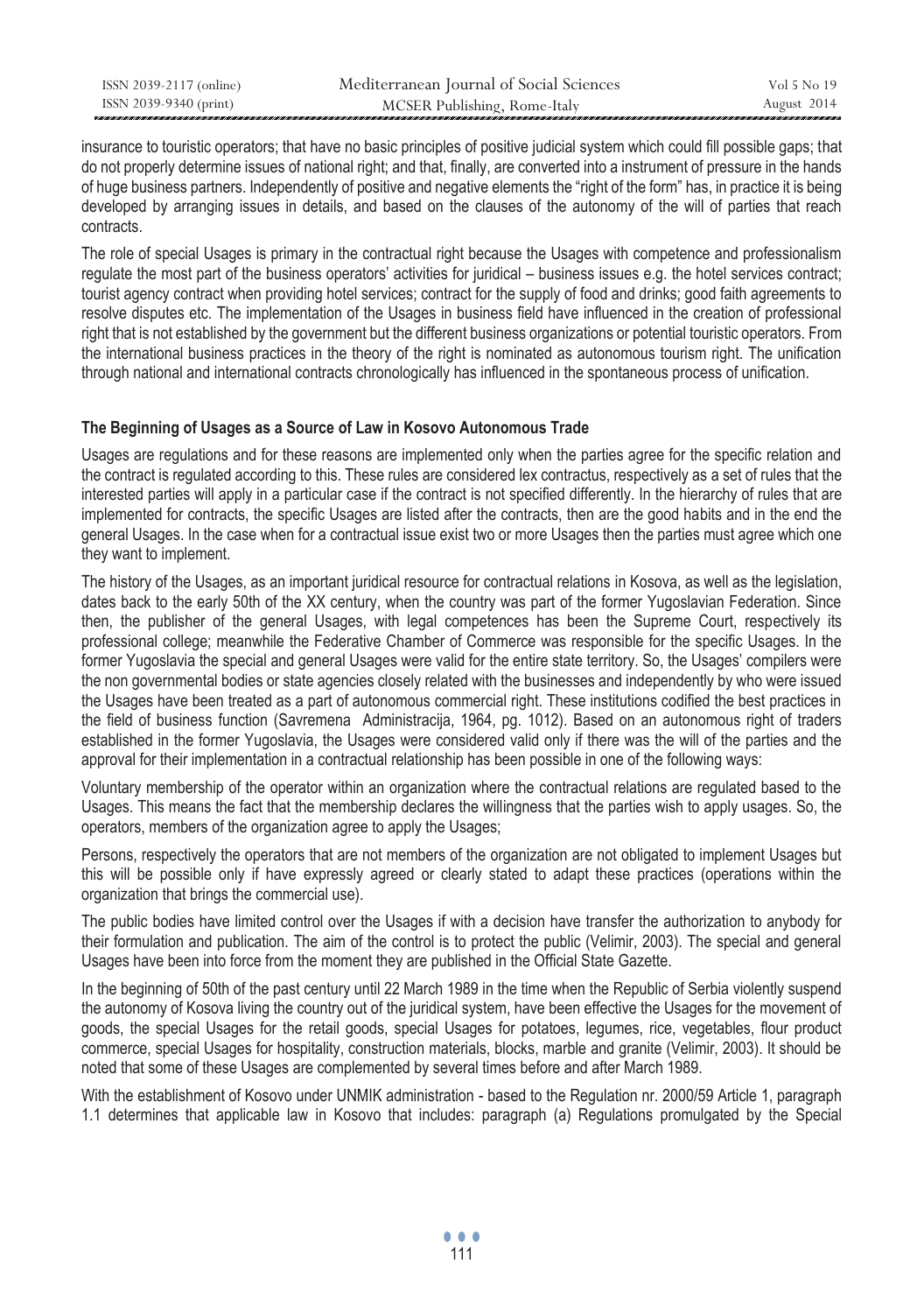| ISSN 2039-2117 (online) | Mediterranean Journal of Social Sciences | Vol 5 No 19 |
|-------------------------|------------------------------------------|-------------|
| ISSN 2039-9340 (print)  | MCSER Publishing, Rome-Italy             | August 2014 |

Representative of the Secretary-General and subsidiary instruments issued there under and paragraph (b) applicable Law in Kosovo on 22 March 1989 1. In the article 1. Paragraph 1.2. Also this situation is regulated, citing...

" If a court of competent jurisdiction or a body or person required to implement a provision of the law, determines that a subject matter or situation is not covered by the laws set out in section 1.1 of the present regulation but is covered by another law in force in Kosovo after 22 March 1989 which is not discriminatory and which complies with section 1.3 of the present regulation, the court, body or person shall, as an exception, apply that law."2

Since the UNMIK administration – June 1999 and after the declaration of the Independence 2007 and until now the legislative and executive institutions of the Republic of Kosovo have not taken initiatives to authorize any governmental and nongovernmental institution to review the special and general Usages issues in our country.

We are aware that the country economy is operating on the basis of free principles trade and the operation of the foreign subjects is big. Until now we have a completed juridical system although the delays are noted in its implementation. However, we are aware that the majority of these relations are contractual and therefore realized according to businesses standards and Usages. Since these Usages are very important for the contractual right how should act the business entities? When concluding the contract to which Usages should be referred? Is it possible to recall usages issued by the former Yugoslavia and if so to which year? Why with the Law for Chamber of Commerce of the country is not regulated the way and the competences to issue general usages? Should the Supreme Court mandate - authorize a team of experts to handle, gather, edit and publish usages that are with juridical security interest? Should Kosovo Government, respectively the Ministry of Trade and Industry together with the Ministry of Justice support a law that would regulate this issue in defining the institutional responsibilities?

# **Conclusions**

Kosovo is passing a completion process of the primary and secondary legislation and building institutions that will guarantee for social and economical development as the other countries of Europe. In this function with the help of USAID has been created the Permanent Tribunal of Arbitration with the competences to resolve the possible disputes in the field of trade and economy in general. Despite these advantages, there are gaps and ambiguities regarding the existence or juridical formal resources that will guarantee to the operators the qualitative implementation of their contractual duties. Until now, no national competent institution has not handle the role and function of general and specific Usages, which are an indispensable resource of trade contractual transactions.

The Usages represent collected and systemized trade habits, codified and published by the competent bodies or professional associations (Chamber of Commerce and other international specialized institutions that deal with international exchange). The Usages represent the rights of the contractual parties (lex contractus) and have made of those an integral part of their contracts. If the contracting parties do not want to apply these Usages during the contract execution the same can be removed from the contract. The competent body that brings, systemize, modify the existing trade habits, the general conditions of commerce and the commercial practices by adapting to the economy needs and the movement of goods creating in this way clear and effective rules which enable the all the trade participants (internal and external) to resolve different unclear cases that can be presented during the contractual period, especially if it is about business transactions in foreign trade and international exchange of goods and services. The Usages can be general and specific. The general Usages include trade habits which regulate all forms of goods and services exchange. The specific Usages include commercial habits which regulate specific business relations and others during the contracting of different forms of goods and services exchange.

Is necessary that the Government of the Republic of Kosova, through relevant ministries sponsor the Law which will initially determine which institutions will be responsible for the identification, collection, codification and publication of general and specific Usages. Another issue is the granting of essential responses if the general and specific Usages published in former

 $\overline{a}$ 

<sup>1.</sup>The Special Representative of the Secretary-General, pursuant to the authority given to him under United Nations Security Council resolution 1244 (1999) of 10 June 1999, taking into account United Nations Interim Administration Mission in Kosovo (UNMIK) Regulation No. 1999/1 of 25 July 1999 on the Authority of the Interim Administration in Kosovo, for the purpose of defining the law applicable in Kosovo, promulgates the Regulation nr. 2000/59 2. Ibid